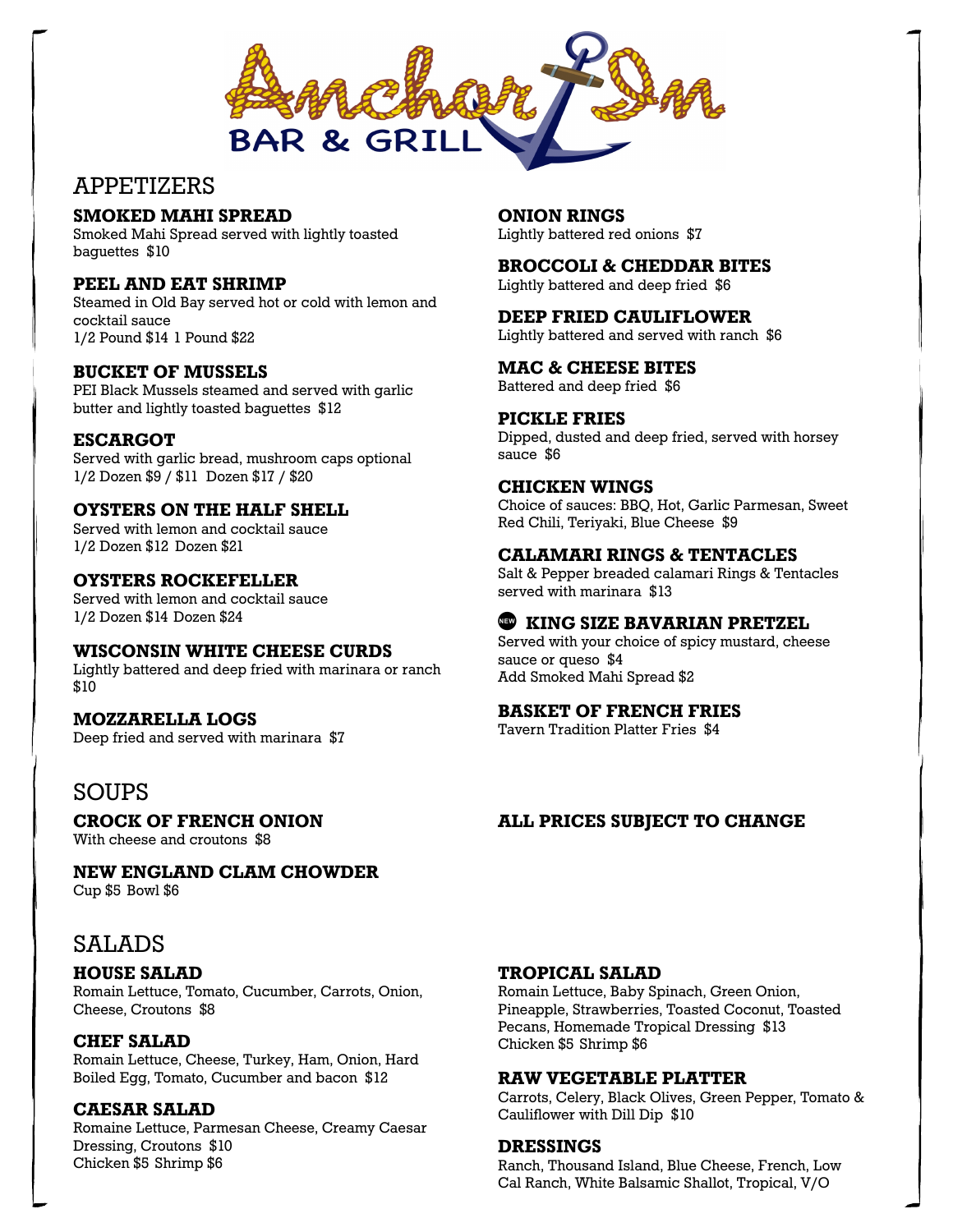## **ENTREES**

All Entrees include choice of soup or salad, steamed veggie and french fries, tater tots or baked sweet potato

#### **COCONUT SHRIMP**

Deep fried served with lemon and cocktail sauce or Marmalade \$20

#### **REDFISH**

Grilled, blackened, deep fried or broiled \$20

#### **GROUPER**

Grilled, blackened, deep fried or broiled \$ Market

## **WALLEYE**

Lightly breaded deep fried, pan fried or broiled \$ Market

# **SANDWICHES**

Tavern Tradition Platter Fries or Tater Tots available with any sandwich \$2

#### **PRIME RIB SANDWICH**

with sautéed onions and provolone cheese on toasted French bread. Served with au jus. \$13.50

#### **GROUPER SANDWICH**

Grilled, blackened or lightly breaded and deep fried Grouper fillet served on a toasted French bread with lettuce, tomato, lemon and tartar sauce \$ Market

#### **GROUPER REUBEN**

Grilled, blackened or lightly breaded and deep fried Grouper fillet with sauerkraut and melted Swiss cheese. Served on Marble Rye bread with Thousand Island dressing \$ Market

## **REDFISH SANDWICH**

Grilled, blackened or lightly breaded and deep fried served on toasted French bread with lettuce, tomato, lemon and tartar sauce \$13

#### **REUBEN SANDWICH**

The only way to top our corned beef is with sauerkraut and melted Swiss cheese. Served on Marble Rye bread with Thousand Island dressing \$9.50

#### **RACHAEL SANDWICH**

Turkey with sauerkraut and melted Swiss cheese. Served on Marble Rye bread with Thousand Island dressing \$9.50

#### **CHEESEBURGER**

Our half pound Angus steak burger smothered in cheese \$9.50 extra cheese \$1 sauteed mushrooms \$1 bacon \$1 sauteed onions \$1

#### **WESTERN BURGER**

Top our cheeseburger with bacon, onion rings and BBQ sauce \$11.50

## **SWEET & SALTY**

Our half pound burger with crisp bacon,Swiss cheese, slices of Granny Smith apples with Caramel sauce, served on a pretzel bun \$11.50

## **YOUNG MATES**

(All kid's meals served with fries)

**CHEESEBURGER \$6**

**CHICKEN TENDERS \$6**

## **MAHI FISH TACOS**

Three Mahi Fish Tacos on flour tortillas with cheese, red cabbage, peach mango salsa and homemade lime sauce \$10

## **COMBO BURGER**

A brat burger and hamburger patty with American and Cheddar cheese, smothered in fried onions and served on a toasted hard roll \$10.50

#### **PATTY MELT**

Grilled 1/2 lb. hamburger sandwiched between slices of Marble Rye with melted Swiss and American cheese and tons of fried onions \$10.50

## **GRILLED MARINATED CHICKEN BREAST**

Our marinated chicken breast grilled and topped with bacon, Swiss cheese, lettuce, and tomato. Served on a hard roll with Ranch \$10

#### **ROAST TURKEY**

Shaved, roast turkey with lettuce, tomato and a side of mayo. Served hot or cold on Marble Rye \$8.50

#### **HAM & CHEESE**

Hot ham topped with melted Swiss cheese. Served on Marble Rye \$8.50

#### **CHICKEN FAJITA WRAP**

Grilled chicken, sautéed onion and peppers, topped with Cheddar cheese and served hot in a fresh tortilla with salsa and sour cream \$9.50

## **CHICKEN BLT WRAP**

Chicken, crisp bacon, lettuce and tomato served in a fresh tortilla served with a side of ranch \$9.50

## **PRIME RIB WRAP**

Prime Rib with sautéed onions and Provolone cheese served hot in a fresh tortilla, with au jus \$13.50

**MINI CORN DOGS \$6**

#### **MAC N CHEESE BITES \$6**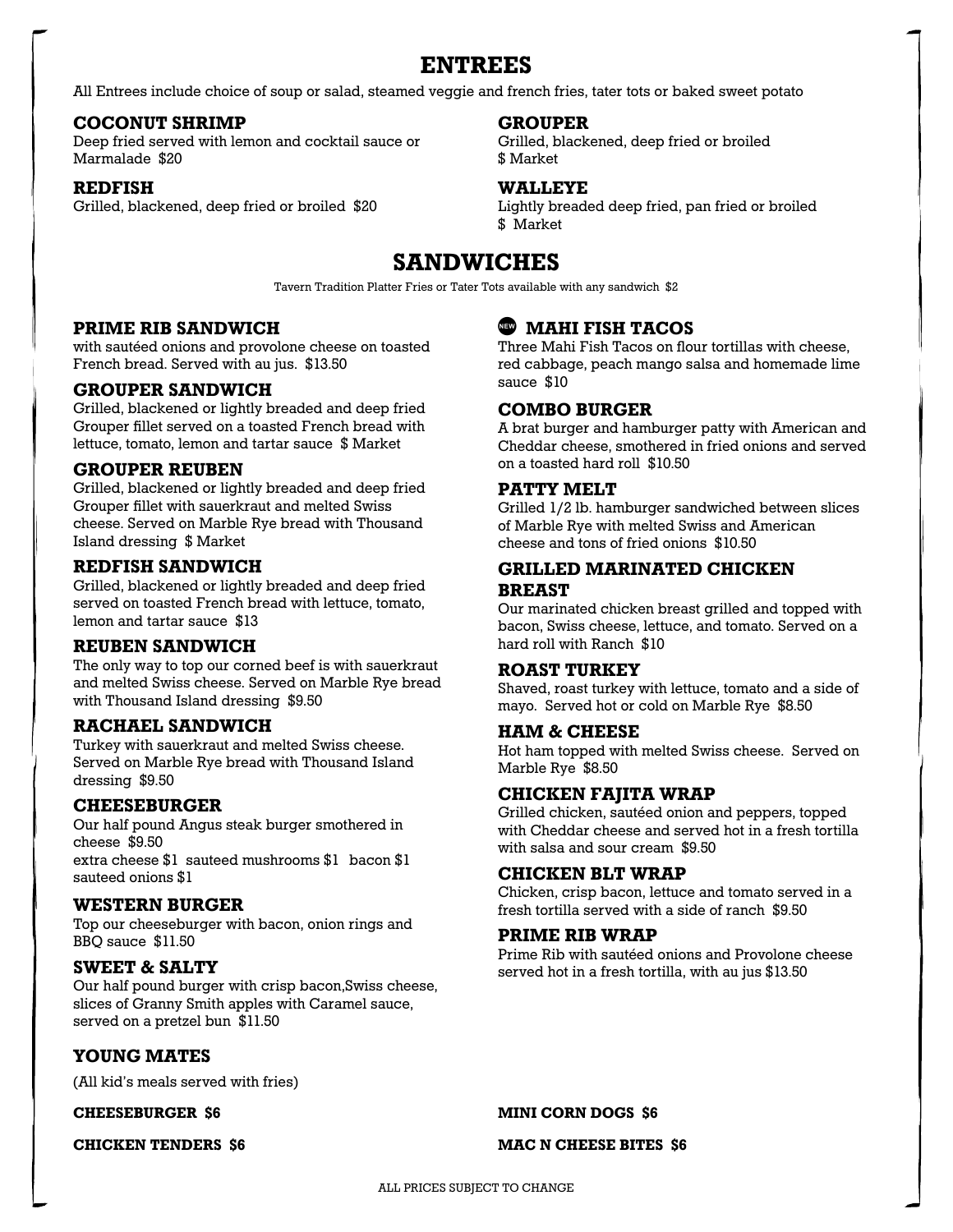# **PIZZA MENU**

# SPECIALTY PIZZAS

|                                                                                                                                                        | 12 IN  | 16 IN  |
|--------------------------------------------------------------------------------------------------------------------------------------------------------|--------|--------|
| <b>CLASSIC</b><br>CHOICE OF SAUSAGE OR PEPPERONI, MUSHROOMS & ONION                                                                                    | \$16   | \$22   |
| <b>BACON CHEESEBURGER</b><br>HAMBURGER, BACON, TOMATO, CHEDDAR CHEESE (PICKLES & ONION OPTIONAL)                                                       | \$18   | \$23   |
| <b>MEATLOVERS</b><br>CANADIAN BACON, PEPPERONI, SAUSAGE & BACON                                                                                        | \$19   | \$26   |
| <b>BBO CHICKEN PIZZA</b><br>BBQ SAUCE, CHICKEN, RED ONION & MOZZARELLA CHEESE                                                                          | \$15   | \$21   |
| <b>TACO PIZZA</b><br>TACO SAUCE, TACO MEAT, LETTUCE, TOMATO, BLACK OLIVES, ONION, MEXICAN BLEND CHEESE. NACHO<br>CHIPS, SERVED WITH SALSA & SOUR CREAM | \$20   | \$27   |
| <b>VEGGIE PIZZA</b><br>MUSHROOMS, BLACK OLIVES, ONIONS, GREEN PEPPERS, TOMATOES                                                                        | \$18   | \$24   |
| <b>HAWAIIAN PIZZA</b><br>CANADIAN BACON, PINEAPPLE & RED ONION                                                                                         | \$16   | \$22   |
| <b>BUILD YOUR OWN GOURMET PIZZA</b>                                                                                                                    |        |        |
|                                                                                                                                                        | 12 IN  | 16 IN  |
| <b>CHEESE PIZZA</b>                                                                                                                                    | \$11   | \$16   |
| <b>ADDITIONAL CHEESE</b>                                                                                                                               | \$3    | \$4    |
| <b>ADDITIONAL MEAT TOPPINGS</b>                                                                                                                        | \$3    | \$4    |
| <b>ADDITIONAL VEGGIE TOPPINGS</b>                                                                                                                      | \$2.50 | \$3.50 |
| <b>MEAT TOPPINGS</b><br>CANADIAN BACON, PEPPERONI, SAUSAGE, HAMBURGER, TUNA, SHRIMP, CHICKEN, ANCHOVIES                                                |        |        |

#### **VEGGIE TOPPINGS**

MUSHROOMS, ONIONS, BLACK OLIVES, GREEN OLIVES, BANANA PEPPERS, SAUERKRAUT, PINEAPPLE, JALAPENOS, GREEN PEPPERS, TOMATOES, BABY SPINACH

## **GLUTEN FREE CRUST AVAILABLE FOR 12" PIZZA ONLY CAULIFLOWER CRUST (10" ONLY) ADDITIONAL PRICING**

## **FRIDAY SPECIALS**

## **FRIDAY FISH & CHIPS SPECIAL**

Deep fried Cod fillet with french fries and cole slaw. Served with tartar sauce and lemon. \$13

## **FRIDAY COD DINNER**

Deep fried Cod fillet with choice of soup or salad, cole slaw and french fries or baked sweet potato. \$18

**CONSUMING RAW OR UNDER-COOKED MEATS, POULTRY, SEAFOOD, SHELLFISH, OR EGGS MAY INCREASE YOUR RISK FOR FOOD BORNE ILLNESS IF YOU HAVE CERTAIN MEDICAL** 

## **ALL PRICES SUBJECT TO CHANGE**